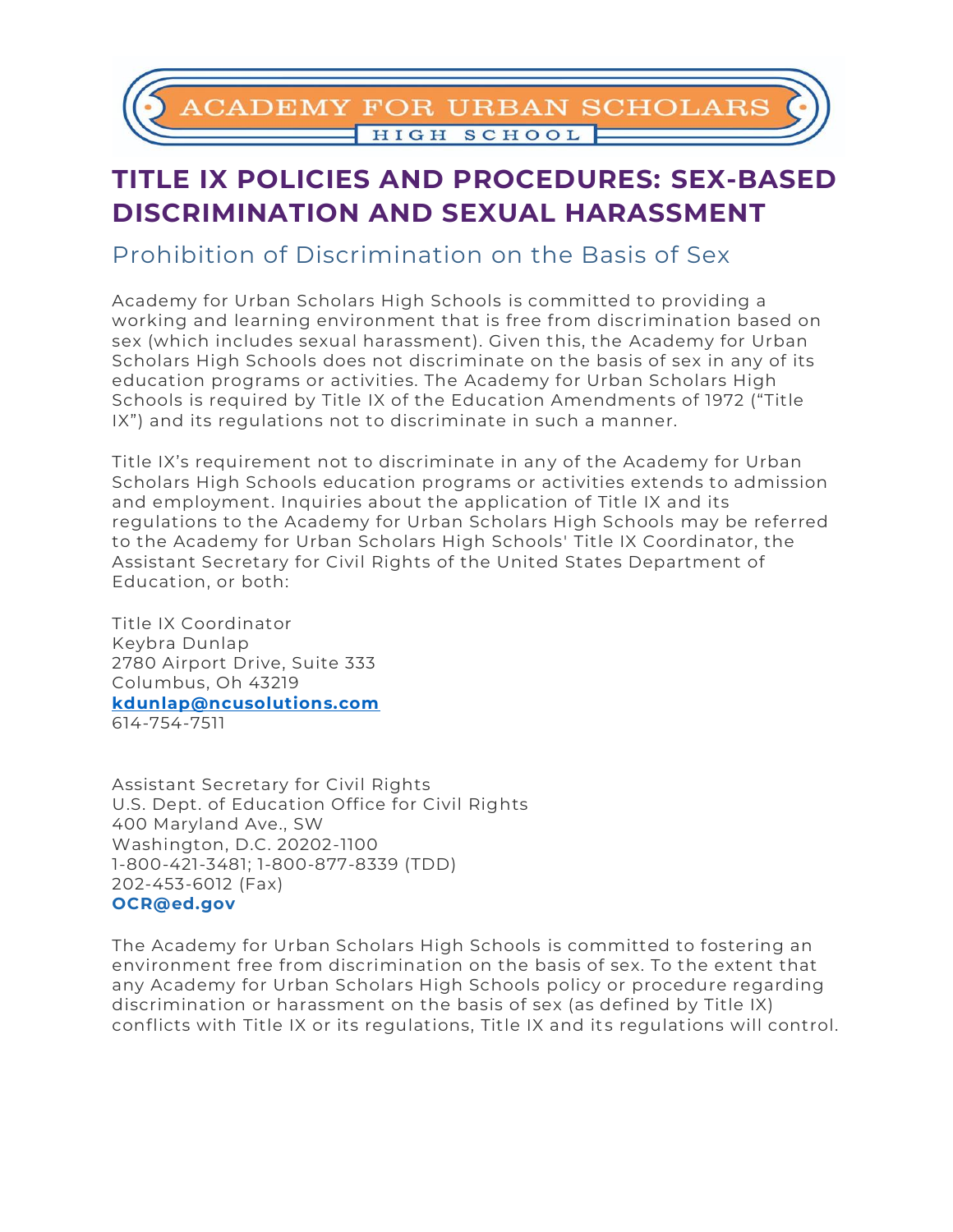**ADEMY FOR URBAN SCHOLARS** HIGH SCHOOL

### Title IX of the Education Amendments of 1972

Title IX is a federal law that states: "No person in the United States shall, on the basis of sex, be excluded from participation in, be denied the benefits of, or be subjected to discrimination under any education program or activity receiving Federal financial assistance." The U.S. Department of Education's **[Office for Civil Rights \(OCR\)](https://www2.ed.gov/about/offices/list/ocr/index.html)** enforces Title IX.

Although Title IX is best known for breaking down barriers in sports for women and girls, Title IX and its regulations also require that schools adopt specific grievance procedures to address formal complaints of sexual harassment (as that term is defined by Title IX.)

*The Academy for Urban Scholars High Schools policies and procedures for addressing reports and complaints of sex-based discrimination (including sexual harassment) are intended to comply with Title IX and its regulations. To the extent that they conflict with Title IX or its regulations, Title IX and its regulations will control.*

### Title IX Coordinator

### **Who is the Title IX Coordinator?**

The Academy for Urban Scholars High Schools has appointed a Title IX Coordinator to coordinate the Academy for Urban Scholars High Schools' efforts to comply with its responsibilities under Title IX and its regulations. The Title IX Coordinator's name and contact information are as follows:

Title IX Coordinator Keybra Dunlap 2780 Airport Drive, Suite 333 Columbus, Oh 43219 **[kdunlap@ncusolutions.com](mailto:kdunlap@ncusolutions.com)** 614-754-7511

### **Who can contact the Title IX Coordinator?**

Any person may report sex discrimination, including sexual harassment, to the Title IX Coordinator, regardless of whether the person reporting is the person alleged to be the victim of conduct that could constitute sex discrimination or sexual harassment.

#### **How can I contact the Title IX Coordinator?**

Any person can contact the Title IX Coordinator in person, by mail, telephone, or by electronic mail, or by using the contact information listed above. You can also contact the Title IX Coordinator via the **[online Complaint Form](https://docs.google.com/forms/d/e/1FAIpQLSeAEcsFPeG0tKJVbLuLP-9oPWz_6LtN9n9DPstuZ4uZrJoU6A/viewform?pli=1)**, or by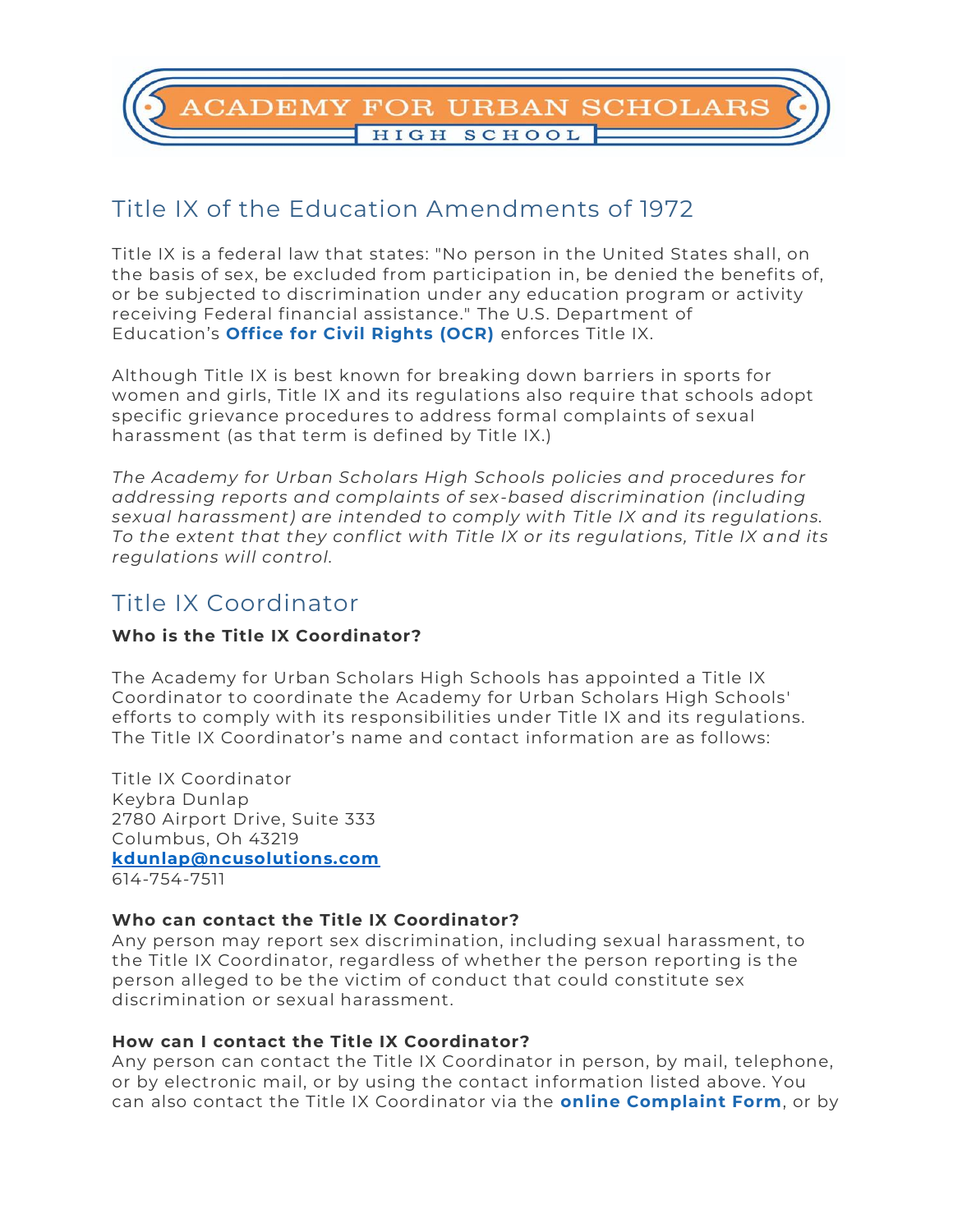# **CADEMY FOR URBAN SCHOLARS** HIGH SCHOOL

any other means that result in the Title IX Coordinator receiving your verbal or written report.

Reports can be made to the Title IX Coordinator at any time, including during non-business hours, by using the telephone number or electronic mail address, or by mail to the office address, listed for the Title IX Coordinator.

### Sexual Harassment Under Title IX

### **What is sexual harassment?**

Title IX defines sexual harassment as conduct on the basis of sex that satisfies one or more of the following:

- An Academy for Urban Scholars High Schools employee conditioning the provision of an aid, benefit, or service of the Academy for Urban Scholars High Schools on an individual's participation in unwelcome sexual conduct;
- Unwelcome conduct determined by a reasonable person to be so severe, pervasive, and objectively offensive that it effectively denies a person equal access to the Academy for Urban Scholars High Schools education program or activity; or
- Sexual assault, dating violence, domestic violence, or stalking (see the Definitions section, below, for an explanation of these terms).

### **How does the Academy for Urban Scholars High Schools respond to reports of sexual harassment?**

All students and employees are encouraged to report sexual harassment to the Academy for Urban Scholars High Schools. Upon receiving a report of sexual harassment in an education program or activity, the Title IX Coordinator will contact the complainant (the individual alleged to be the victim of conduct that could constitute sexual harassment) to discuss the availability of supportive measures\* and explain the process for filing a formal complaint of sexual harassment

The Academy for Urban Scholars High Schools also reserves the right to remove a respondent (the alleged perpetrator of conduct that could constitute sexual harassment) from its education program or activity on an emergency basis, subject to the requirements of Title IX and its regulations.

*\*Notably, the respondent also has an equal right to supportive measures throughout the report and complaint process.*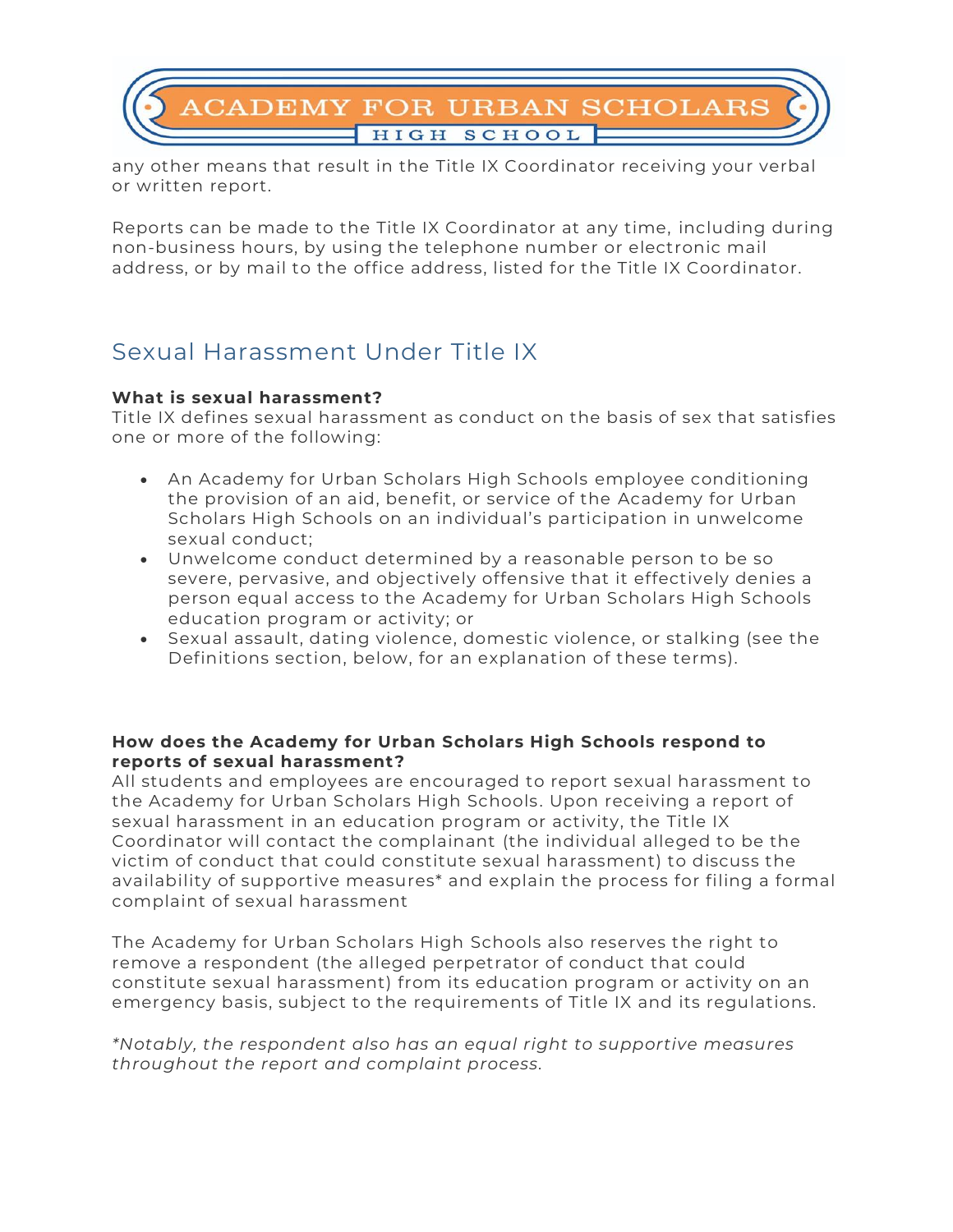# **CADEMY FOR URBAN SCHOLARS** HIGH SCHOOL

### **What is a formal complaint of sexual harassment?**

Either a complainant or the Title IX Coordinator can file a formal complaint alleging sexual harassment against a respondent.

To qualify as a formal complaint, the document must be filed by a complainant (a document or electronic submission that contains the complainant's physical or digital signature, or otherwise indicates that the complainant is the person filing the formal complaint) or signed by the Title IX Coordinator. The document must allege sexual harassment against a respondent and request that the Academy for Urban Scholars High Schools investigate the allegation of sexual harassment.

At the time of filing a formal complaint, a complainant must be participating in or attempting to participate in the Academy for Urban Scholars High Schools education program or activity.

### **How does the Academy for Urban Scholars High Schools respond to formal complaints of sexual harassment?**

Formal complaints of sexual harassment trigger the grievance process prescribed by Title IX and its regulations. The Academy for Urban Scholars High Schools grievance process for formal complaints of sexual harassment and complaints including allegations of sexual harassment is set forth below.

## **GRIEVANCE PROCEDURES**

The Academy for Urban Scholars High Schools has two sets of grievance procedures for processing complaints of sex-based discrimination:

- 1. **Grievance Procedure for Complaints of Discrimination on the Basis of Sex that Do Not Include an Allegation of Sexual Harassment** The Academy for Urban Scholars High Schools will process complaints of discrimination on the basis of sex that do not include an allegation of sexual harassment under its standard investigation policies and procedures.
- 2. **Grievance Procedure for Formal Complaints of Sexual Harassment and Complaints including Allegations of Sexual Harassment** Formal complaints of sexual harassment and complaints including allegations of sexual harassment trigger a unique grievance process, described below.

Both of these grievance procedures provide for the prompt and equitable resolution of student and employee complaints alleging discrimination on the basis of sex, including sexual harassment.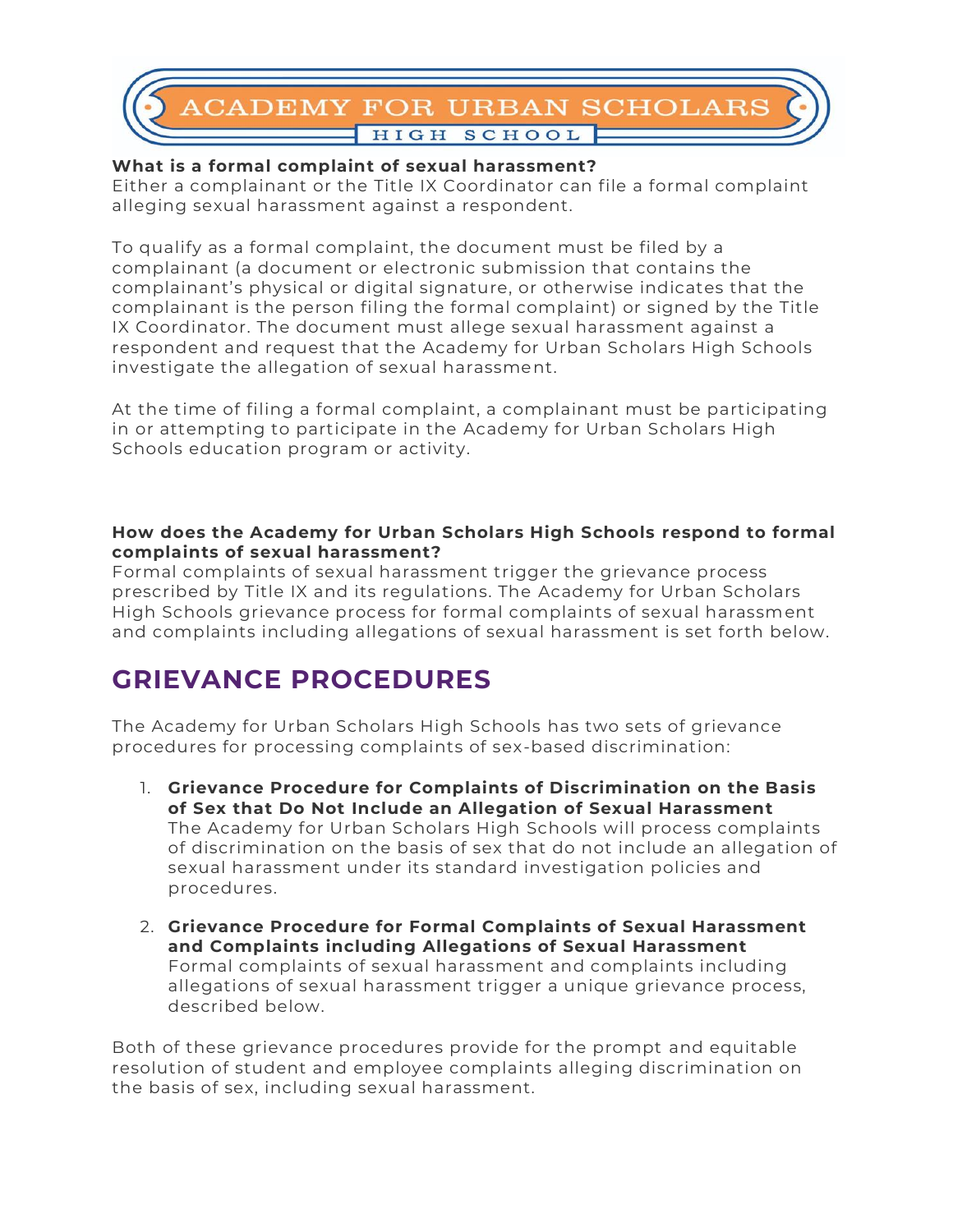### **CADEMY FOR URBAN SCHOLARS** HIGH SCHOOL

### How to File a Complaint of Discrimination on the Basis of Sex (including Sexual Harassment)

The Academy for Urban Scholars High Schools has established a number of methods for filing complaints of discrimination on the basis of sex (including sexual harassment). They include:

- Filing a complaint online at **ausohio.com**
- Completing a paper complaint form, which is available in your school's counseling office, or speaking to any Administrator.
- Contacting the Title IX Coordinator by any of the means set forth above.

Students and employee may also contact the U.S. Department of Education's Office for Civil Rights to report discrimination by writing a letter or filing a complaint form available

at: <https://www2.ed.gov/about/offices/list/ocr/docs/howto.html?src=rt>

### **Is my formal complaint of sexual harassment subject to this grievance process?**

Formal complaints of sexual harassment and formal complaints including allegations of sexual harassment trigger a unique grievance process required by Title IX and its regulations.

However, under certain circumstances, a formal complaint of sexual harassment may not be subject to the jurisdiction of Title IX and this grievance procedure. A formal complaint must be dismissed for purposes of sexual harassment under Title IX and its regulations if:

- The conduct would not constitute sexual harassment as defined in the Title IX regulations even if proved;
- The conduct did not occur in the Academy for Urban Scholars High Schools' education program or activity (as that term is defined by the Title IX regulations); or
- The conduct did not occur against a person in the United States.

*Dismissing a formal complaint of sexual harassment for any of these reasons does not preclude action under another of the Academy for Urban Scholars High Schools' policies prohibiting misconduct.*

The Academy for Urban Scholars High Schools also has discretion to dismiss a formal complaint as subject to this grievance process if the complainant submits a written request for withdrawal to the Title IX Coordinator, the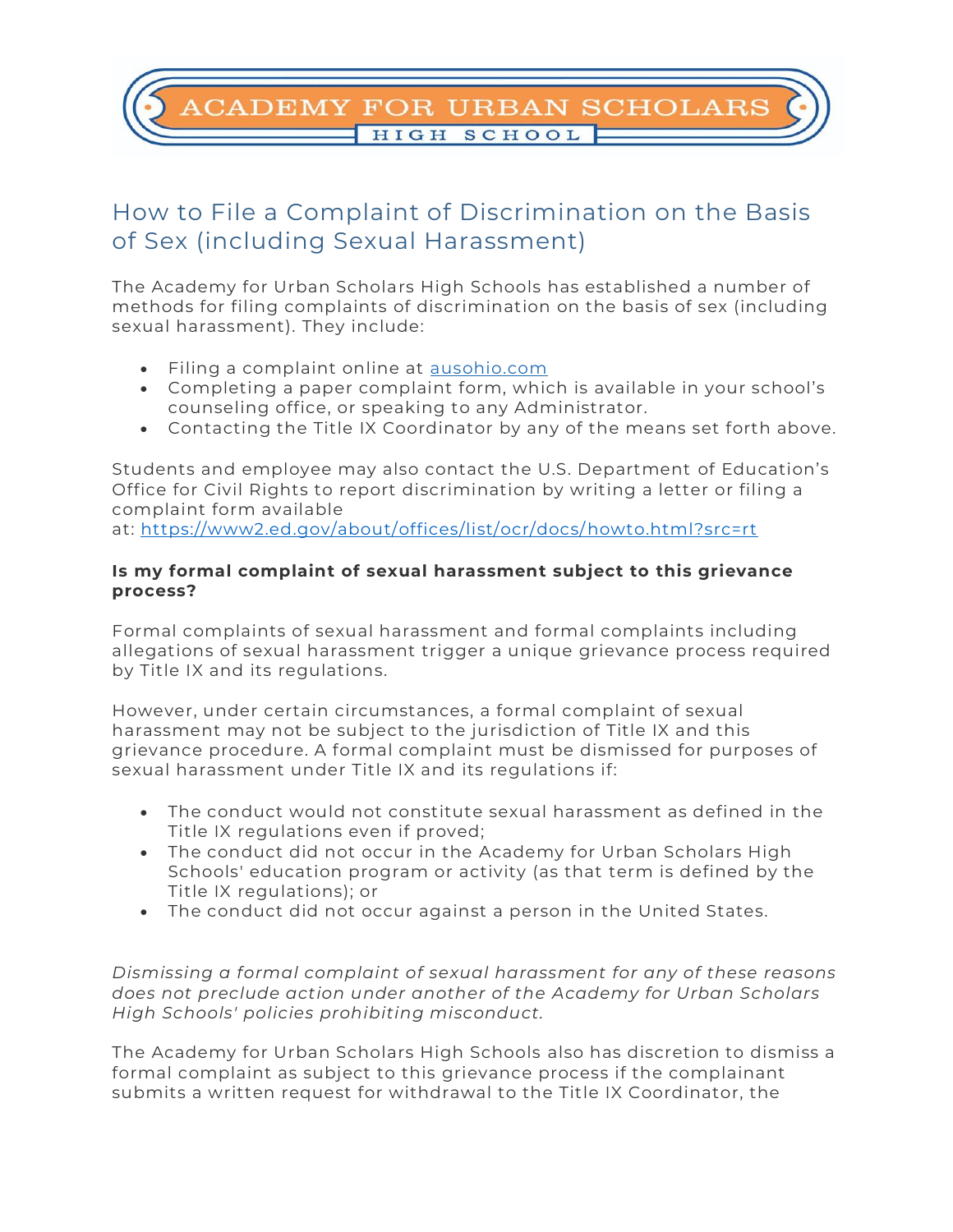

respondent is no longer enrolled at or employed by the Academy for Urban Scholars High Schools, or the specific circumstances prevent the Academy for Urban Scholars High Schools from gathering evidence sufficient to reach a determination.

Parties are able to appeal dismissal decisions.

### **What are my rights during this grievance process?**

During the grievance process for formal complaints of sexual harassment and complaints including allegations of sexual harassment, parties are guaranteed a number of rights, including:

- Presumption that the respondent is not responsible for the alleged conduct until a determination regarding responsibility is made at the conclusion of the grievance process.
- Equal opportunity to (i) present witnesses and other evidence, and (ii) inspect and review any evidence obtained as part of the investigation that is directly related to the allegations in the formal complaint.
- Privacy protections for records that are made or maintained by a physician, psychiatrist, psychologist, or other recognized professional or paraprofessional.
- Protections for information covered by a legally recognized privilege.
- Credibility determinations that are not based upon a person's status as a complainant, respondent, or witness.
- Objective evaluation of all relevant evidence.
- No conflict of interest or bias for or against complainants or respondents generally or for or against an individual complainant or respondent.
- The right to an advisor of choice, who may be, but is not required to be, an attorney.
- No Retaliation.

#### **How long will the grievance process take?**

The grievance process (up to and including an appeals determination, if applicable) will be completed in a reasonably prompt time frame, which the Academy for Urban Scholars High Schools designates as 120 school days from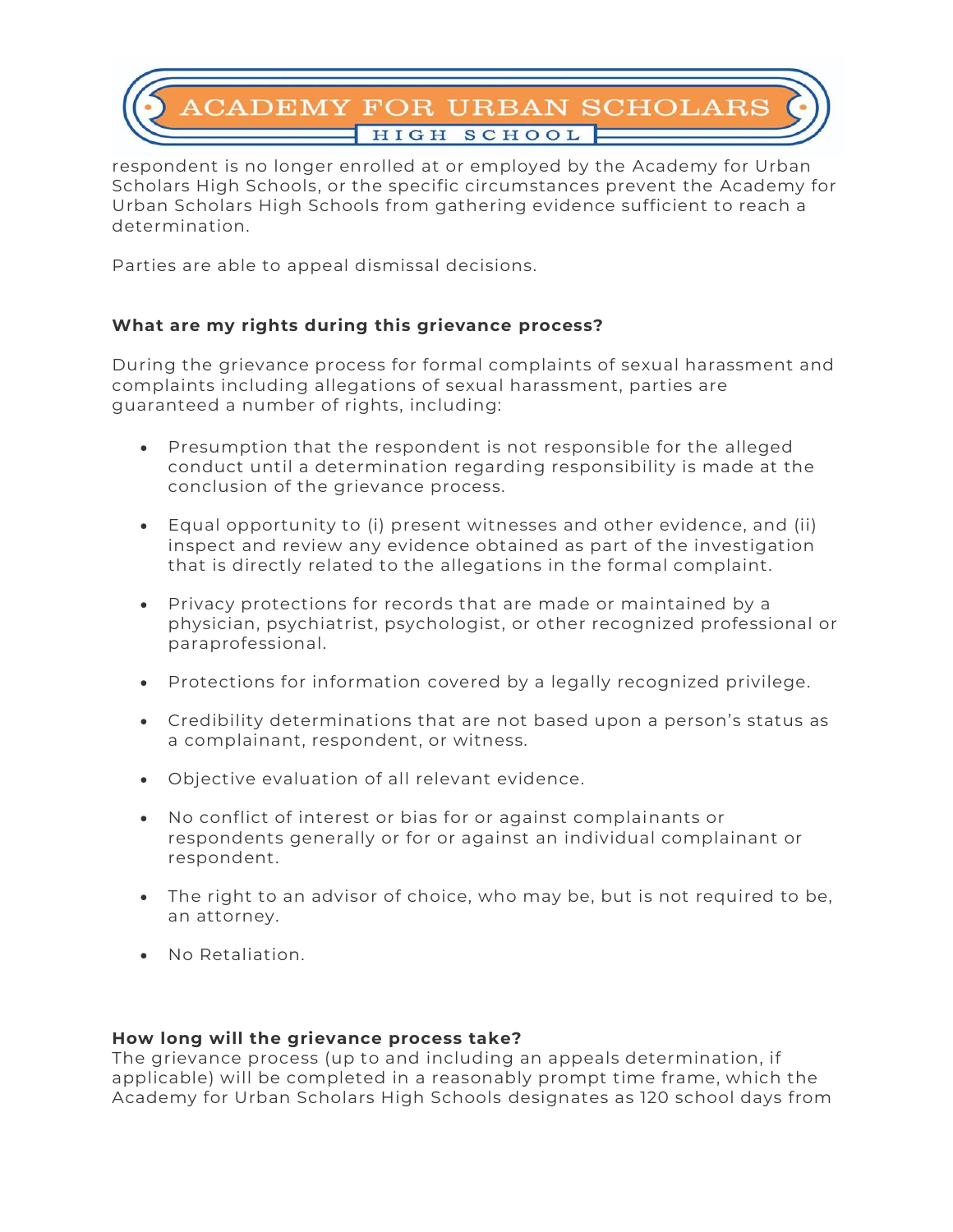

receipt of the formal complaint.

Temporary delays or limited extensions of time frames may be permitted for good cause with written notice to the complainant and respondent of the delay or extension and the reasons for the action. Good cause may include considerations such as absence of a party, a party's advisor, or a witness; concurrent law enforcement activity; or the need for language assistance or accommodation of disabilities.

### **What is the standard of evidence for determining responsibility?**

The standard of evidence to be used for determining responsibility under this grievance procedure (and for all formal complaints of sexual harassment, including formal complaints against employees and students) is the preponderance of the evidence standard.

### **What happens during the investigation phase of the grievance process?**

Upon receipt of a formal complaint, the Title IX Coordinator will provide the known parties written notice of: the grievance process (including informal resolution), allegations of sexual harassment, and other information required by Title IX and its regulations.

The specific steps of the investigation will vary based on the nature of the allegations and other factors. However, the Academy for Urban Scholars High Schools inquiry will be prompt, thorough, and impartial. The burden of gathering evidence sufficient to reach a determination regarding responsibility rest on the Academy for Urban Scholars High Schools and not the parties.

The investigation may include, but is not limited to, the following:

- Interviews of the parties and/or witnesses;
- Requests for written statements from the parties and/or witnesses; and/or
- Review and collection of relevant documentation or information.

Both parties will have an equal opportunity to inspect and review any evidence obtained as part of the investigation that is directly related to the allegations raised in the formal complaint, including evidence upon which the Academy for Urban Scholars High Schools does not intend to rely in reaching a determination of responsibility.

The investigator will create an investigative report that fairly summarizes the relevant evidence. Prior to completion of the investigative report, the Academy for Urban Scholars High Schools will send to each party (and their advisor(s), if any) the evidence subject to inspection and review. The parties will have 10 school days to submit a written response, which the investigator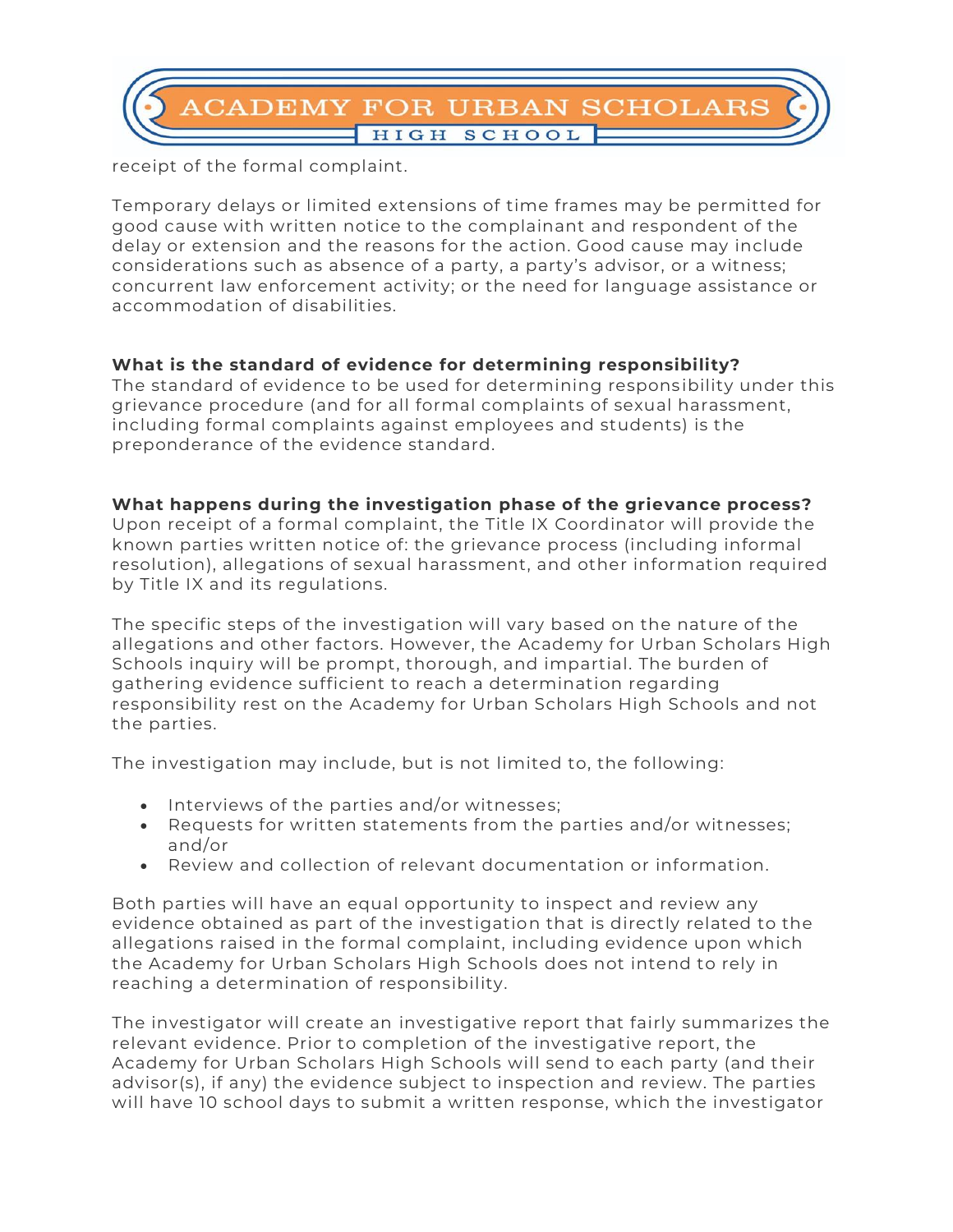

will consider prior to completion of the investigative report.

The investigator will send the final investigative report to each party (and advisor(s), if any) for their review and written response at least 10 days prior to providing a copy of the final investigative report to the decision-making panel. The investigative report will be advisory in nature and will not bind the decision-making panel to any particular decision, course of action, or remedial measure.

### **What happens after the investigative report has been finalized?**

After receiving a copy of the investigative report and the parties' written responses (if any), the decision-making panel will give each party the opportunity to submit written, relevant questions that the party wants asked of any other party or witness. The decision-making panel will provide each party with the answers to those questions and will allow for additional, limited follow-up questions from each party.

The decision-making panel will then issue a written determination regarding responsibility in accordance with Title IX and its regulations. The written determination will include, among other things, the findings of fact supporting their determination, the rationale for their determination, and any disciplinary sanctions imposed on the respondent and/or remedies designed to restore or preserve equal access to the Academy for Urban Scholars High Schools education program or activity for the complainant.

### **Can I appeal the panel's determination?**

Any party can appeal the decision-making panel's determination regarding responsibility within 10 school days of its issuance. Any party may file an appeal by making a written request to the Title IX Coordinator detailing the reason for the appeal.

Parties can appeal on the following bases:

- Procedural irregularity that affected the outcome of the matter;
- New evidence that was not reasonably available at the time of the determination regarding responsibility or dismissal was made, that could affect the outcome of the matter; or
- The Title IX Coordinator, investigator, or decision-making panel had a conflict of interest or bias for or against complainants or respondents generally or against the individual complainant or respondent that affected the outcome of the matter.

Parties also have the right to appeal the Academy for Urban Scholars High Schools mandatory or discretionary dismissal decision.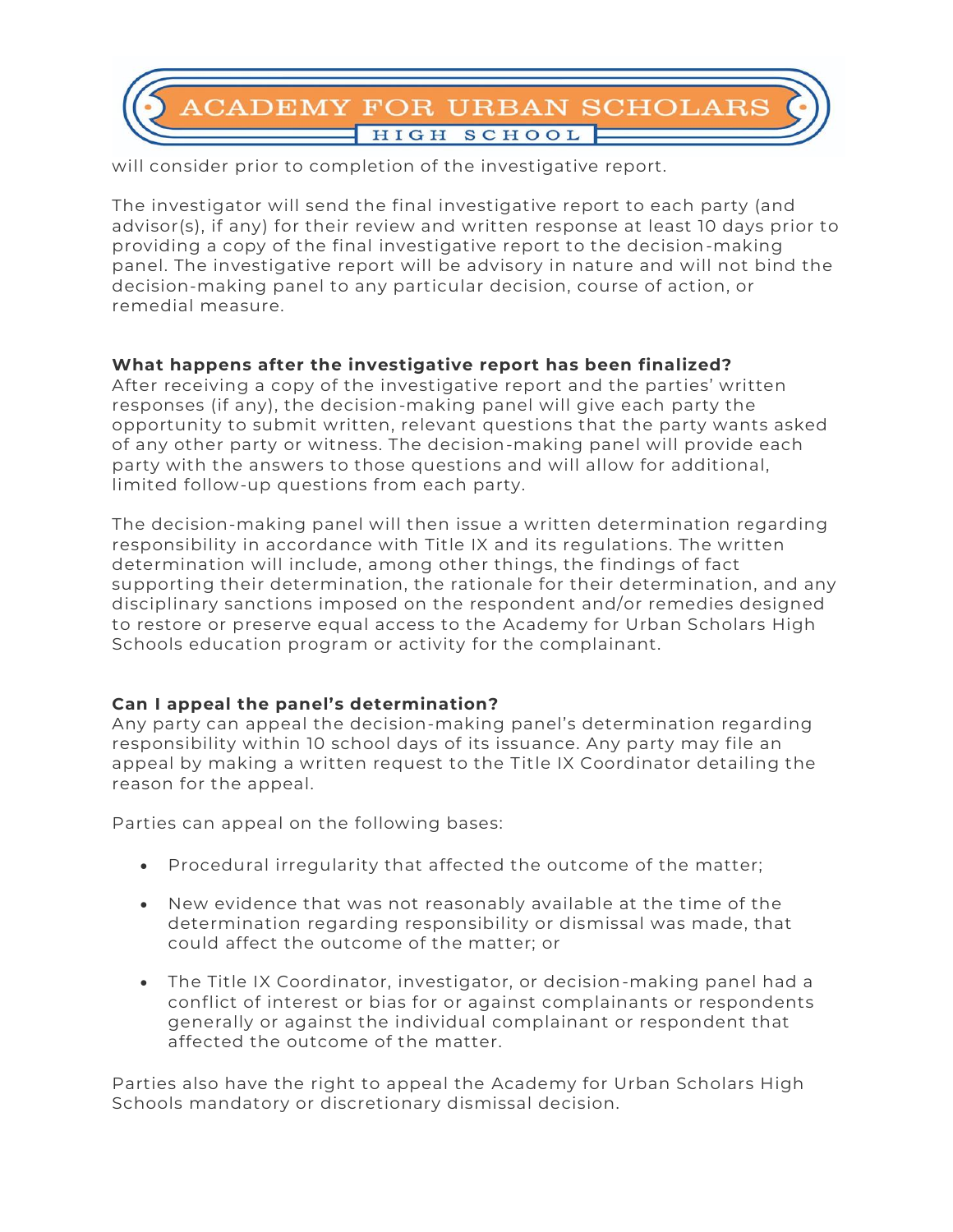

#### **What is the appeal process?**

Upon receipt of a timely appeal, the Title IX Coordinator will notify the parties that an appeal has been filed. The Title IX Coordinator will also appoint a reviewer to consider the appeal and notify the parties of the selected reviewer.

The reviewer will notify the parties of the appeal procedures and set a schedule for the parties to submit a written statement in support of, or challenging, the decision-making panel's determination.

Upon reviewing both parties' statements, the reviewer will issue a reasoned written decision describing the result of the appeal and rationale for the result. The reviewer's decision will be final and binding on the parties.

#### **What remedies are available under this grievance procedure?**

Remedies under this grievance procedure must be designed to restore or preserve equal access to the education program or activity. For students, the range of possible remedies may include but is not limited to: restorative conversations, safety escorts, or change of classes. For employees, the range of possible remedies may include but is not limited to: restorative conversations, no-contact order, or change of work assignment. The Title IX Coordinator is responsible for effective implementation of any remedies.

This grievance procedure may also provide for discipline or recommendations for discipline where a determination of responsibility for sexual harassment has been made against the respondent. For students, the range of possible discipline may extend from verbal counseling up to and including expulsion. For employees, the range of possible discipline may extend from verbal counseling up to and including termination. Recommendations for discipline will be pursued according to applicable Academy for Urban Scholars High Schools policies and procedures.

#### **Is there an option for informal resolution?**

At any time after a formal complaint has been filed (but before a determination regarding responsibility), the Academy for Urban Scholars High Schools may offer the parties the opportunity to engage in informal resolution of the formal complaint. However, informal resolution may not be offered or utilized where the allegations involve an employee sexually harassing a student.

The Academy for Urban Scholars High Schools must obtain the parties' voluntary, written consent to the informal resolution process. The Title IX Coordinator must also provide the parties with a written notice as prescribed by Title IX and its regulations.